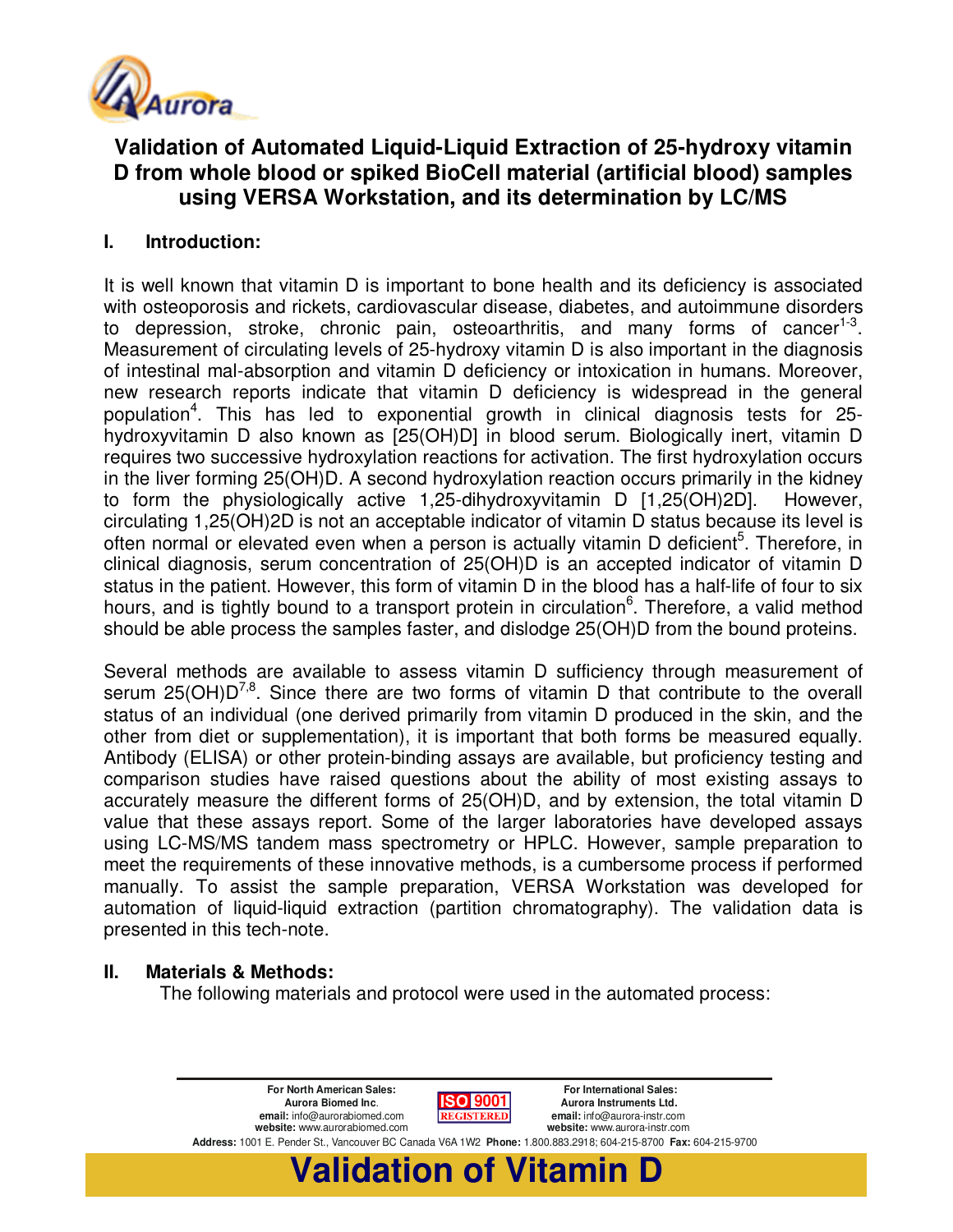

- **a. Materials:** In the preliminary automation of liquid-liquid extraction of 25-hydroxy vitamin D from whole blood or spiked Biocell material (artificial blood) samples and its determination by LC/MS, 200ul, 200uL of the sample was transferred from the primary sample tube to the extraction vial on the shaker.
- **b. Protocol:** The steps of the protocol followed for both the automation, and manual extraction are as follows:
	- 1. Add 150µL of serum to a 2mL extraction vial
	- 2. Add 10µL IS standard : 250ng/mL d6-25(OH)Vit D3 (80% MeOH/20% IPA)
	- 3. Shake at 1300 rpm for 30 sec
	- 4. Add 150µL 0.2M ZnSO4 aq
	- 5. Shake at 1300 rpm for 30 sec
	- 6. Add 300µL MeOH
	- 7. Shake at 1300 rpm for 30 sec
	- 8. Add 750µL hexane
	- 9. Shake at 1300 rpm 30 sec
	- 10. Remove 650µL (87%) of the top organic layer (hexane) into 2mL Waters maximum recovery vial
	- 11. Dry down under nitrogen at 50 °C
	- 12. Reconstitute in 75µL MeOH/water (70/30 v/v)
	- 13. Shake at 1300 rpm for 10secs
	- 14. Sample ready for injection for analysis on LC/MS.

#### **III. Results:**

Peak height data reflecting target compound concentration from LC/MS was compared among replicates of manual and automated liquid handling methods. The performance of automated extraction (Figure 1) and manual procedure (Figure 2) were compared for extraction of this analyte from BioCell, and artificial blood material. VERSA performance of the isolation of the biomolecule from human blood sample is presented in Figure 3.

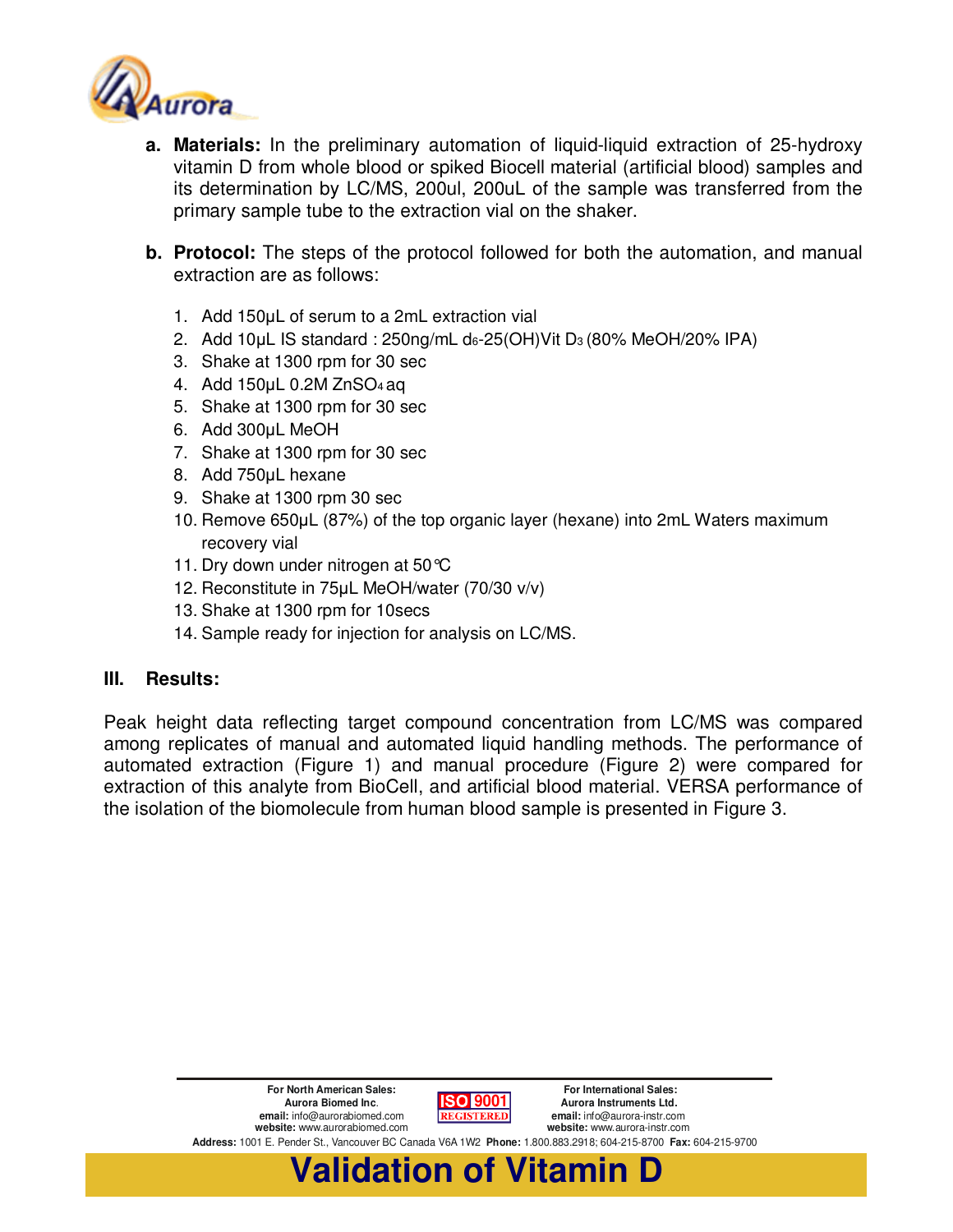



**Figure 1.** Automated extraction (n=2) of 25-hydroxy vitamin D spiked in BioCell (artificial blood) samples using VERSA Workstation.



**Figure 2.** Manual extraction (n=2) of 25-hydroxy Vitamin D spiked in BioCell.(artificial blood).

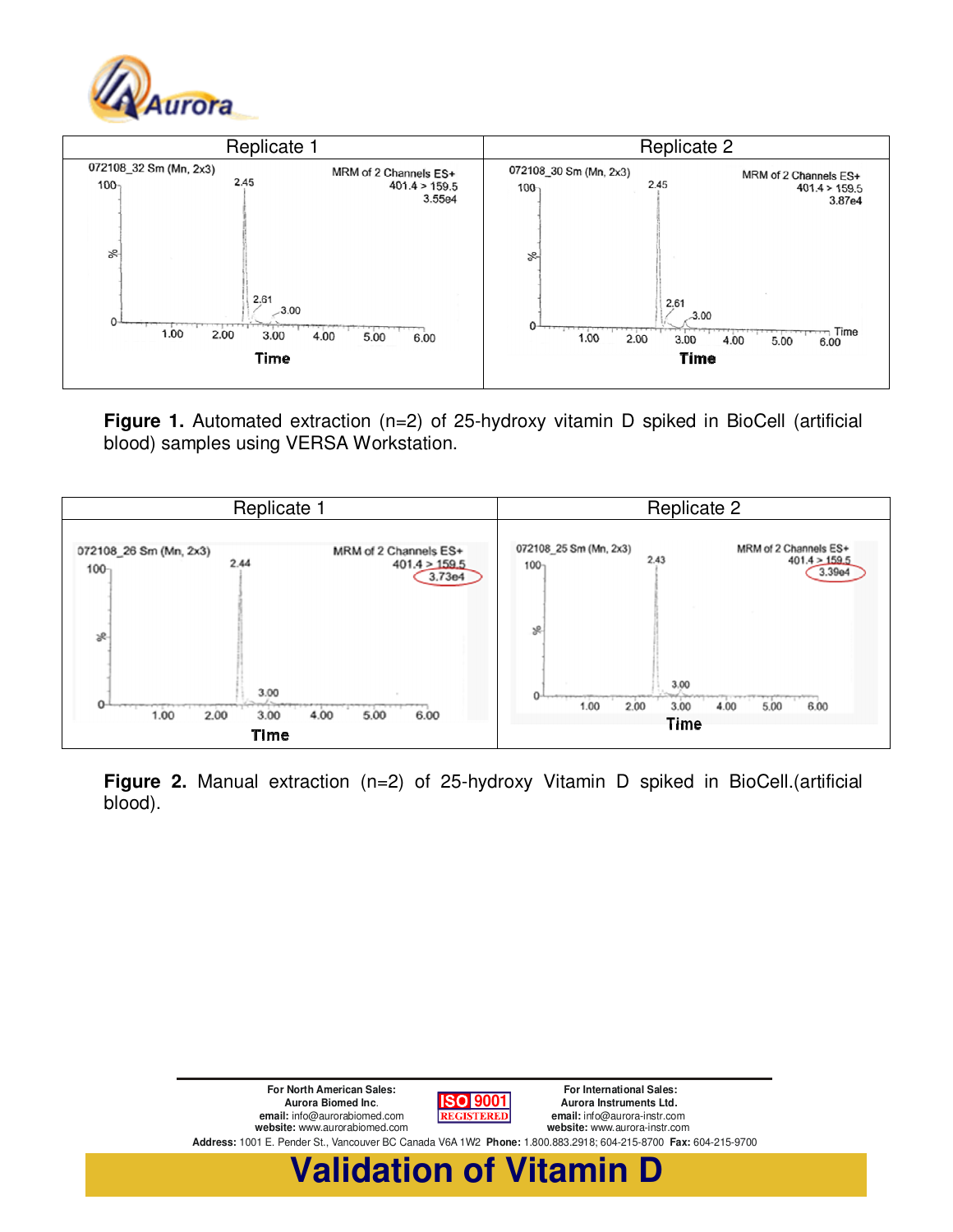



**Figure 3.** Automated extraction (n=2) of 25-hydroxy Vitamin D from human blood samples using VERSA Workstation.

Reliable reproducibility of peak height data from the prototype unit suggests that biomolecules like 25(OH)D can be effectively extracted using this automation within acceptable values. Moreover, the automated process takes 60 minutes for a set of 96 samples with no detectable cross contamination. The extraction process took approximately 17 minutes less than the manual procedure.

**IV. Conclusion:** The process of liquid-liquid extraction assisted by automation with VERSA Workstation appears to be a promising alternative to the cumbersome separatory funnel for isolation of such compounds.

## **V. References:**

- 1. Moyad MA, F Holick. Vitamin D Deficiency. N Engl J Med 2007, 357:266-281
- 2. Moyad MA. Vitamin D: a rapid review. Urol Nurs. 2008 Oct;28(5):343-9, 384
- 3. Svoren BM, Volkening LK, Wood JR, Laffel LM. Significant vitamin D deficiency in youth with type 1 diabetes mellitus. J Pediatr. 2009 Jan;154(1):132-4
- 4. Boüüaert C, Vanmeerbeek M, Burette P, Cavalier E, Seidel L, Blockx S, Albert A, Giet D. Vitamin D deficiency in elderly men living in urban areas, at home or in institutions. Presse Med. 2008 Feb;37(2 Pt 1):191-200.
- 5. Hollis BW. Assessment of circulating 25(OH)D and 1,25(OH)2D: emergence as clinically important diagnostic tools. Nutr Rev. 2007 Aug;65(8 Pt 2):S87-90